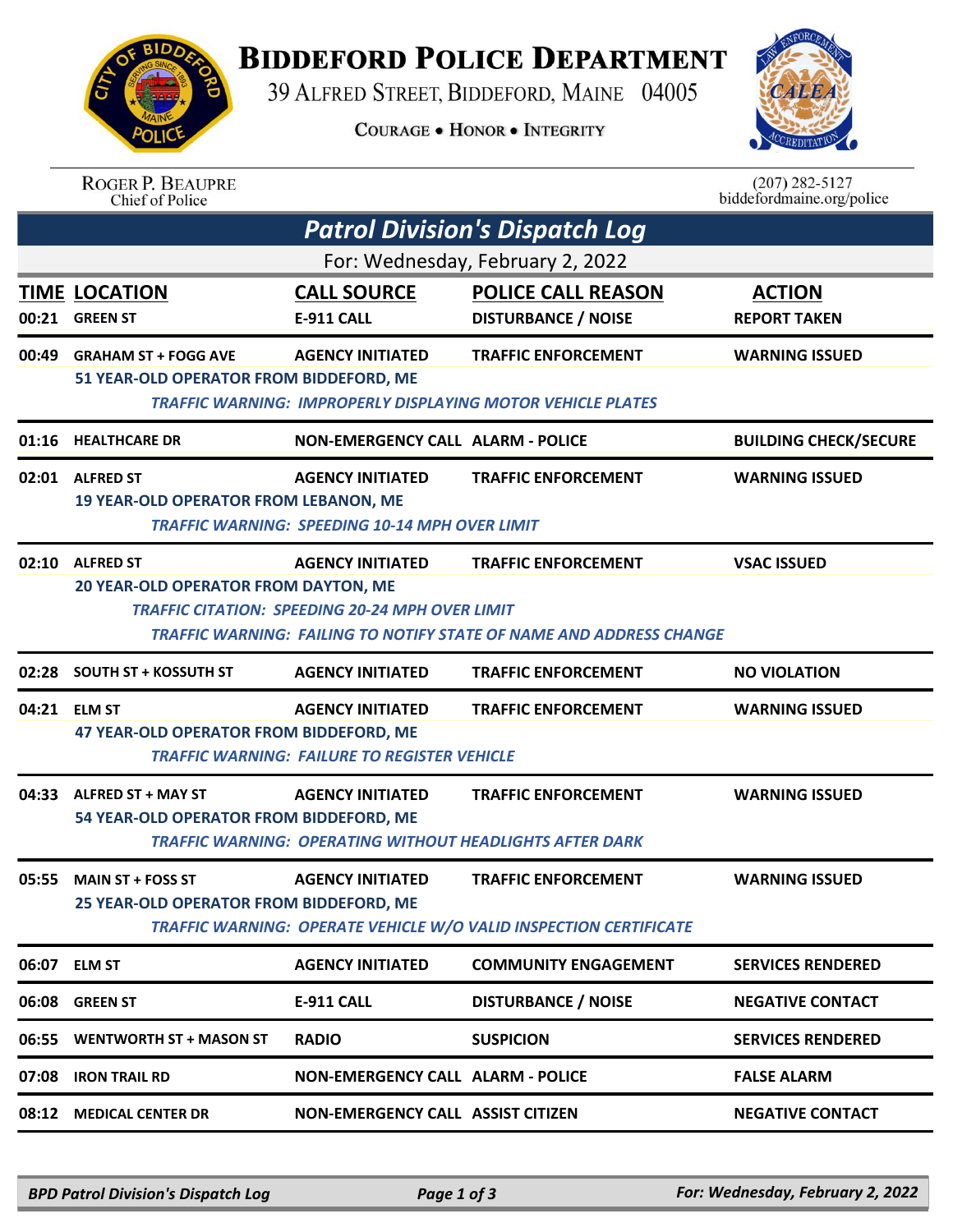|       | <b>TIME LOCATION</b><br>08:49 POOL ST                                                                                         | <b>CALL SOURCE</b><br><b>E-911 CALL</b>                     | <b>POLICE CALL REASON</b><br><b>CHECK WELFARE</b>                                                                                         | <b>ACTION</b><br><b>REPORT TAKEN</b> |  |  |  |  |
|-------|-------------------------------------------------------------------------------------------------------------------------------|-------------------------------------------------------------|-------------------------------------------------------------------------------------------------------------------------------------------|--------------------------------------|--|--|--|--|
|       | 10:08 ALFRED ST                                                                                                               | NON-EMERGENCY CALL DISTURBANCE / NOISE                      |                                                                                                                                           | <b>NEGATIVE CONTACT</b>              |  |  |  |  |
|       | 10:17 ELM ST                                                                                                                  |                                                             | NON-EMERGENCY CALL CRIM THREAT / TERRORIZING                                                                                              | <b>REPORT TAKEN</b>                  |  |  |  |  |
| 10:20 | <b>PIKE ST</b>                                                                                                                | <b>NON-EMERGENCY CALL PAPERWORK</b>                         |                                                                                                                                           | <b>PAPERWORK NOT SERVED</b>          |  |  |  |  |
|       | 10:53 WEST CUTTS ST                                                                                                           | <b>AGENCY INITIATED</b>                                     | <b>ANIMAL COMPLAINT</b>                                                                                                                   | <b>SERVICES RENDERED</b>             |  |  |  |  |
|       | 10:59 CLEAVES ST                                                                                                              | <b>NON-EMERGENCY CALL CHECK WELFARE</b>                     |                                                                                                                                           | <b>SERVICES RENDERED</b>             |  |  |  |  |
|       | 11:22 ELM ST                                                                                                                  | E-911 CALL                                                  | <b>CIVIL COMPLAINT</b>                                                                                                                    | <b>CIVIL COMPLAINT</b>               |  |  |  |  |
|       | 11:45 PEARL ST                                                                                                                | <b>AGENCY INITIATED</b>                                     | <b>PAPERWORK</b>                                                                                                                          | <b>PAPERWORK NOT SERVED</b>          |  |  |  |  |
| 11:59 | <b>FODEN RD</b>                                                                                                               | <b>AGENCY INITIATED</b>                                     | <b>PAPERWORK</b>                                                                                                                          | <b>PAPERWORK NOT SERVED</b>          |  |  |  |  |
|       | 12:01 MEETINGHOUSE RD + POOL ST                                                                                               |                                                             | NON-EMERGENCY CALL ASSIST: VEHICLE CRASH - FIRE / EMS STATE FORM TAKEN                                                                    |                                      |  |  |  |  |
|       | 12:51 ALFRED ST                                                                                                               | <b>AGENCY INITIATED</b>                                     | <b>PAPERWORK</b>                                                                                                                          | <b>PAPERWORK NOT SERVED</b>          |  |  |  |  |
| 13:03 | <b>MAIN ST</b>                                                                                                                | NON-EMERGENCY CALL CODES ENFORCEMENT                        |                                                                                                                                           | <b>REFERRED OTHER AGENCY</b>         |  |  |  |  |
|       | <b>13:18 VINE ST</b>                                                                                                          |                                                             | <b>NON-EMERGENCY CALL MENTAL ILLNESS CASES</b>                                                                                            | <b>TRANSPORT TO HOSPITAL</b>         |  |  |  |  |
|       | 13:30 ALFRED ST                                                                                                               |                                                             | NON-EMERGENCY CALL VEHICLE CRASH - POLICE ONLY                                                                                            | <b>SERVICES RENDERED</b>             |  |  |  |  |
|       | 13:53 ALFRED ST                                                                                                               | <b>WALK-IN AT STATION</b>                                   | <b>SEX OFFENSES</b>                                                                                                                       | <b>REPORT TAKEN</b>                  |  |  |  |  |
|       | 14:14 GREEN ST                                                                                                                | NON-EMERGENCY CALL OUT FOR FOLLOW UP                        |                                                                                                                                           | <b>DISPATCH HANDLED</b>              |  |  |  |  |
|       | 14:41 ELM ST                                                                                                                  | NON-EMERGENCY CALL MESSAGE DELIVERY                         |                                                                                                                                           | <b>SERVICES RENDERED</b>             |  |  |  |  |
|       | 14:52 GREEN ST                                                                                                                | NON-EMERGENCY CALL HARASSMENT                               |                                                                                                                                           | <b>WARNING ISSUED</b>                |  |  |  |  |
|       | 15:10 ELM ST                                                                                                                  |                                                             | NON-EMERGENCY CALL VEHICLE CRASH - POLICE ONLY                                                                                            | <b>STATE FORM TAKEN</b>              |  |  |  |  |
|       | <b>16:04 BRADBURY ST</b>                                                                                                      | <b>E-911 CALL</b>                                           | <b>MISSING PERSON</b>                                                                                                                     | <b>SERVICES RENDERED</b>             |  |  |  |  |
|       | 16:32 KING ST + HILL ST                                                                                                       | <b>AGENCY INITIATED</b>                                     | <b>VIOL OF BAIL CONDITIONS</b>                                                                                                            | <b>ARREST(S) MADE</b>                |  |  |  |  |
|       | DEFENDANT: REGINALD SR GILBERT  AGE: 68  RESIDENT OF: BIDDEFORD, ME<br><b>CHARGE: VIOLATING CONDITION OF RELEASE (FELONY)</b> |                                                             |                                                                                                                                           |                                      |  |  |  |  |
|       | 16:45 WILLIAMS CT                                                                                                             | NON-EMERGENCY CALL HARASSMENT                               |                                                                                                                                           | <b>SERVICES RENDERED</b>             |  |  |  |  |
|       | 18:03 ALFRED ST                                                                                                               | <b>WALK-IN AT STATION</b>                                   | <b>OUT FOR FOLLOW UP</b>                                                                                                                  | <b>SERVICES RENDERED</b>             |  |  |  |  |
|       | 18:12 GREEN ST                                                                                                                | <b>WALK-IN AT STATION</b>                                   | <b>SEX OFFENSES</b>                                                                                                                       | <b>SUMMONS ISSUED</b>                |  |  |  |  |
|       | DEFENDANT: JUVENILE - E  AGE: 16  RESIDENT OF: BIDDEFORD, ME                                                                  | <b>CHARGE: UNAUTHORIZED DISSEMINATION OF PRIVATE IMAGES</b> |                                                                                                                                           |                                      |  |  |  |  |
|       | 18:22 HILL ST + FALL ST                                                                                                       | <b>AGENCY INITIATED</b>                                     | <b>TRAFFIC ENFORCEMENT</b>                                                                                                                | <b>WARNING ISSUED</b>                |  |  |  |  |
|       | 27 YEAR-OLD OPERATOR FROM SACO, ME                                                                                            |                                                             | <b>TRAFFIC WARNING: OPERATING VEHICLE WITH INADEQUATE BRAKE LIGHTS</b><br><b>TRAFFIC WARNING: OPERATING WITHOUT HEADLIGHTS AFTER DARK</b> |                                      |  |  |  |  |